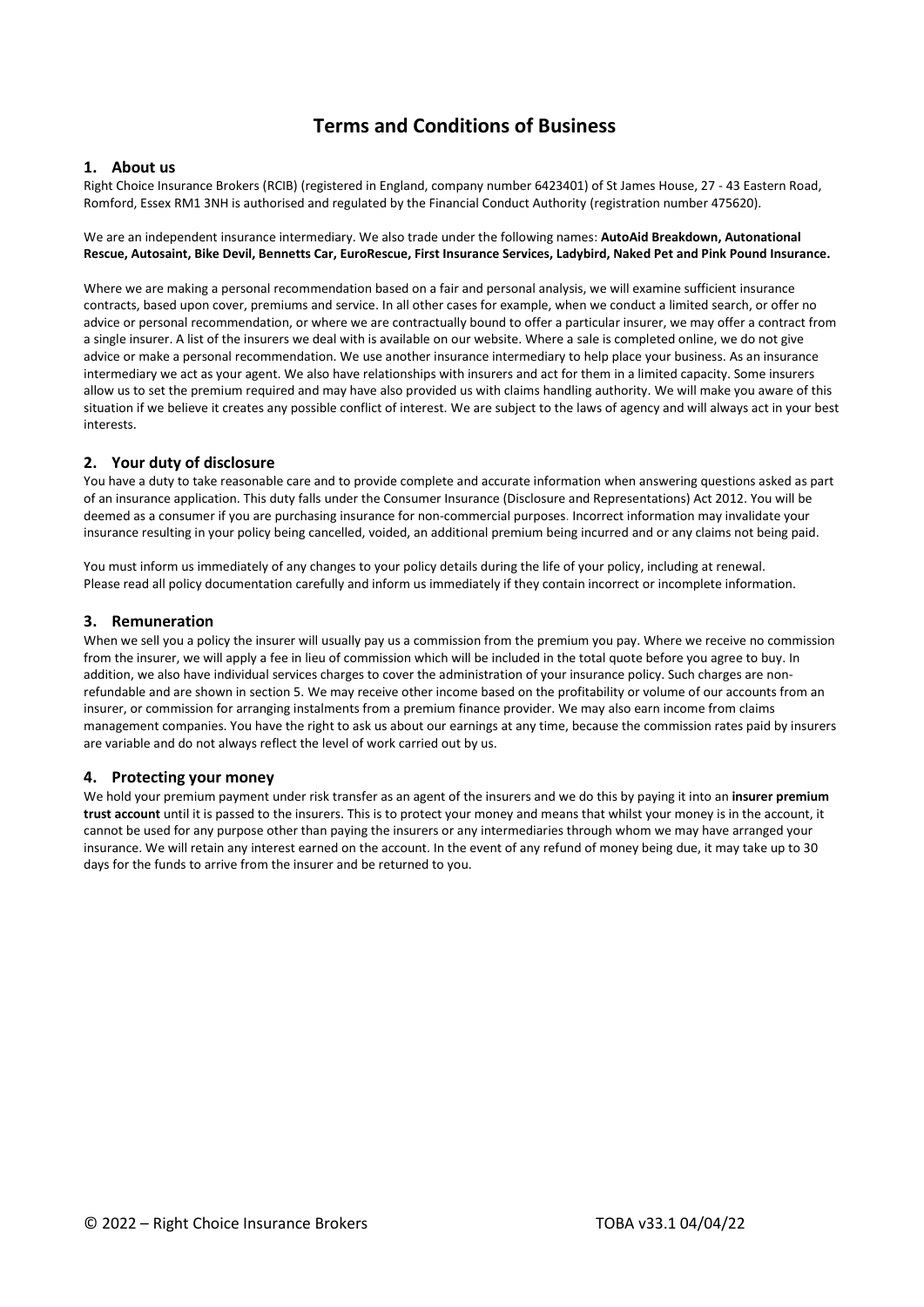# **5. Fees & Charges**

| <b>Type of Charge</b>                                                                                        | <b>Amount</b>                                                                          | Reason for the charge                                                                                                                              |  |  |  |
|--------------------------------------------------------------------------------------------------------------|----------------------------------------------------------------------------------------|----------------------------------------------------------------------------------------------------------------------------------------------------|--|--|--|
| Arranging a new policy or renewal                                                                            | £75                                                                                    | To cover the costs in arranging and setting<br>up your policy.                                                                                     |  |  |  |
| Making a change to a policy which<br>results in either no change in the<br>premium or an additional premium* | £35                                                                                    | To cover the costs of making an adjustment<br>to the policy and issuing documentation/<br>correspondence.                                          |  |  |  |
| Making a change to a policy which<br>results in a return of premium*                                         | 10% of return premium + £35                                                            | To retain the agreed upon commission and<br>cover the costs of making an adjustment to<br>the policy and issuing documentation/<br>correspondence. |  |  |  |
| Cancellation of a policy**                                                                                   | £60 plus time on cover charge in<br>addition to 10% of any refund.                     | To cover the cost in cancelling the policy,<br>administering any further correspondence<br>and any commission lost.                                |  |  |  |
| Incorrect information supplied/ non-<br>disclosure identified on the<br>policy***                            | £45                                                                                    | To cover the costs of checks to identify any<br>errors, issuing documentation/<br>correspondence and adjusting the policy.                         |  |  |  |
| Administration of a dishonoured<br>payment                                                                   | £20                                                                                    | To cover costs in relation to any cancelled<br>or failed finance payments and issuing<br>documentation/ correspondence.                            |  |  |  |
| Early settlement or cancellation of<br>finance agreement if paying by<br>instalments                         | £25                                                                                    | To cover costs of liaising with the finance<br>company, issuing documentation/<br>correspondence relating to the finance<br>agreement.             |  |  |  |
| Debt Collection                                                                                              | 20% is added to the amount sent to<br>debt collection. (Further<br>information below). | To cover the costs of liaising with the debt<br>recovery company, issuing documentation/<br>correspondence relating to the debt.                   |  |  |  |

\* Premiums payable and acceptance of any amendment made is at the discretion of your insurer. In addition to any premiums payable some insurers may apply a charge for making a change to a policy – please refer to your policy booklet.

\*\* The cancellation terms apply to policies cancelled at your request or where cancellation is actioned by us or the insurer. This includes cancellations as a result of post sales validation, whereby a non-disclosure is identified. For more information regarding cancellation terms and conditions please see section 11 'Cancellation of your Policy'.

\*\*\* Fee is applicable when an amendment is made. The fee will also be retained if the policy is later cancelled by us or yourself, whereby it is reasonable to do so. This fee is chargeable from date of purchase, and both within and after the 14-day cooling off period.

# **6. Fees and Charges relating to the Theo device (Autosaint Policies Only)**

These fees and charges are in addition to the fees & charges as highlighted in section 5.

| These rees and charges are in addition to the rees of charges as ingilighted in section st |                                                          |  |  |  |  |  |  |
|--------------------------------------------------------------------------------------------|----------------------------------------------------------|--|--|--|--|--|--|
| <b>Type of Charge</b>                                                                      | <b>Amount</b>                                            |  |  |  |  |  |  |
|                                                                                            |                                                          |  |  |  |  |  |  |
| Cost of loaning you the Theo device                                                        | E95 for new policies, after passing a driving test or a  |  |  |  |  |  |  |
|                                                                                            | replacement device is required.                          |  |  |  |  |  |  |
| These charges are non-refundable once the data feed has                                    |                                                          |  |  |  |  |  |  |
| been initiated / the box has been fitted or after 14 days of the                           | £15 where a change of vehicle requires a new device      |  |  |  |  |  |  |
| cover commencing.                                                                          | cradle or you require a new cradle due to replacing your |  |  |  |  |  |  |
|                                                                                            | windscreen.                                              |  |  |  |  |  |  |
|                                                                                            |                                                          |  |  |  |  |  |  |
| Failure to return the Theo device when your policy is finished/                            | £25                                                      |  |  |  |  |  |  |
| is cancelled, or returning the device in an unsuitable                                     |                                                          |  |  |  |  |  |  |
| condition. Please refer to the Theo device lease section below                             |                                                          |  |  |  |  |  |  |
| for full details.                                                                          |                                                          |  |  |  |  |  |  |
|                                                                                            |                                                          |  |  |  |  |  |  |
| Autosaint Box data charge (only payable at renewal)                                        | £60                                                      |  |  |  |  |  |  |
|                                                                                            |                                                          |  |  |  |  |  |  |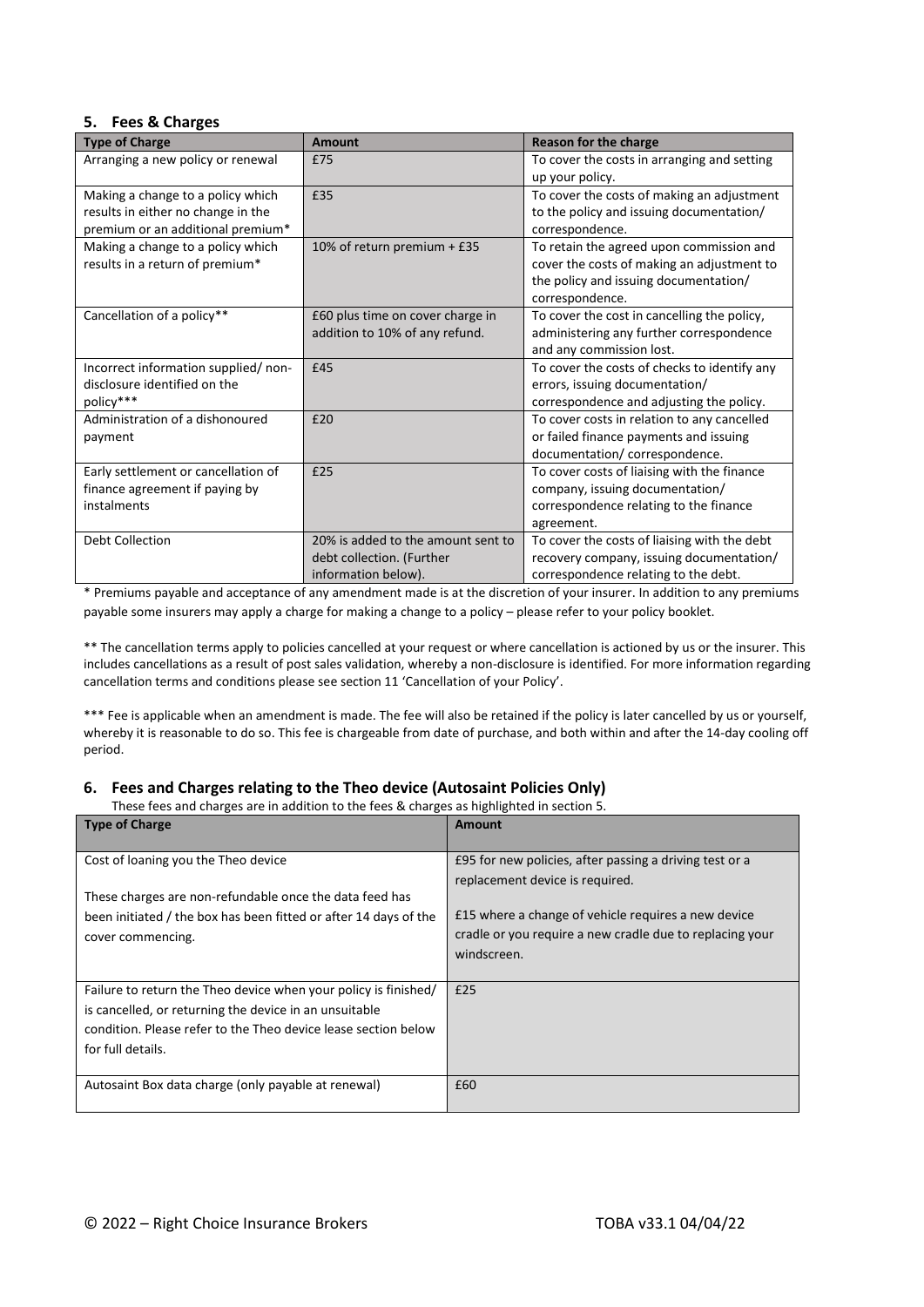# **7. Theo Device Lease (Autosaint Policies Only)**

Theo is a trading style of ThingCo Limited who will loan you the Theo device cost illustrated above. The device remains the property of Autosaint at all times. By agreeing to these terms, you are agreeing that you will keep the device in good condition and use it properly and that you will not neglect, damage, tamper with or dispose of the device. If a fault occurs, we will repair or replace the Theo device. Unless the damage is caused by misuse, neglect, tampering, disassembling, accidental or deliberate damage. Or you fail to follow our reasonable instructions regarding the loaned device in which case you will be responsible for the repair or replacement cost.

When your policy finishes or is cancelled by us or you, they will send you a pre-paid, padded envelope to send the device back to us. If you fail to do so within 30 days of the point in which your policy ends or is cancelled, then we will charge you in line with the charge stipulated above.

If the device is lost or stolen you must notify us immediately, you will then need to pay the cost of loaning you a replacement device. Once you have paid this sum, we will supply you with a replacement device.

## **8. Continuous Payment Authority**

Whenever you provide us with your credit and/ or debit card details you are entering into a continuous payment authority. Continuous payment authority gives us the right to take payments from your card on a date of our choosing and take payment from your card for different amounts. Should you provide us with third parties card details, it is imperative that you inform the cardholder who will be making any payments about the continuous payment authority.

We reserve the right to use continuous payment authority to collect payment for mid-term changes, defaulted instalments and balances due to us following cancellation of your policy. Where we intend to use your continuous payment authority for this purpose, we will inform you in advance of us doing so and we will tell you the amount involved. You can cancel this authority at any time by contacting us and letting us know that you would you like to withdraw your permission for money to be taken from your card. You also have the right to cancel the authority directly with your card issuer.

## **9. Instalment Payments**

Subject to our agreement you can choose to pay your premium with an initial payment and a number of subsequent regular monthly payments. You will be required to enter into a credit agreement with our chosen finance provider. When arranging instalments, we act as a credit broker and not a lender. We only offer instalment facilities from Close Brothers Premium Finance and Premium Credit Ltd (CBPF).

## **Close Brothers Premium Finance**

To assess your application CBPF will carry out an Anti-Money Laundering assessment and may use credit scoring, credit reference agencies and automated decision-making systems. If CBPF cannot validate your application, they will be unable to provide finance for your premium. This assessment will be performed after you have purchased the policy. If CBPF are unable to provide finance we will discuss the various payment options with you.

## **Premium Credit Limited**

If you are paying your instalments via PCL, Premium Credit will send you a credit agreement, you must sign this to prevent a £10 charge being added, you will need to do this when you receive it. You can set up a Premium Credit account online or download the 'My Premium Credit' app to do this.

## **About your finance**

The interest for your finance arrangement will be provided to you during the quotation, you will also receive confirmation of your arrangement within your credit agreement. This is the amount of interest charged by the finance company for providing the instalment facility.

If you make a change to your policy which results in an additional premium, we may require you to pay the additional amount in full or make a part payment with the balance added to the remaining monthly payments.

In the event of payment default, we reserve the right to charge interest on any resulting debt, to pass on to you any fees or charges we incur and to collect the outstanding balance from the credit or debit card details held on file. We will use a third party to aid debt recovery and this may result in additional charges being incurred by you.

If, for any reason, the direct debit mandate is cancelled it is important that you contact us immediately.

If somebody is paying the premium deposit and/or instalments on your behalf it is your responsibility to show these details to that individual and to ensure that all payments are made in full and on time.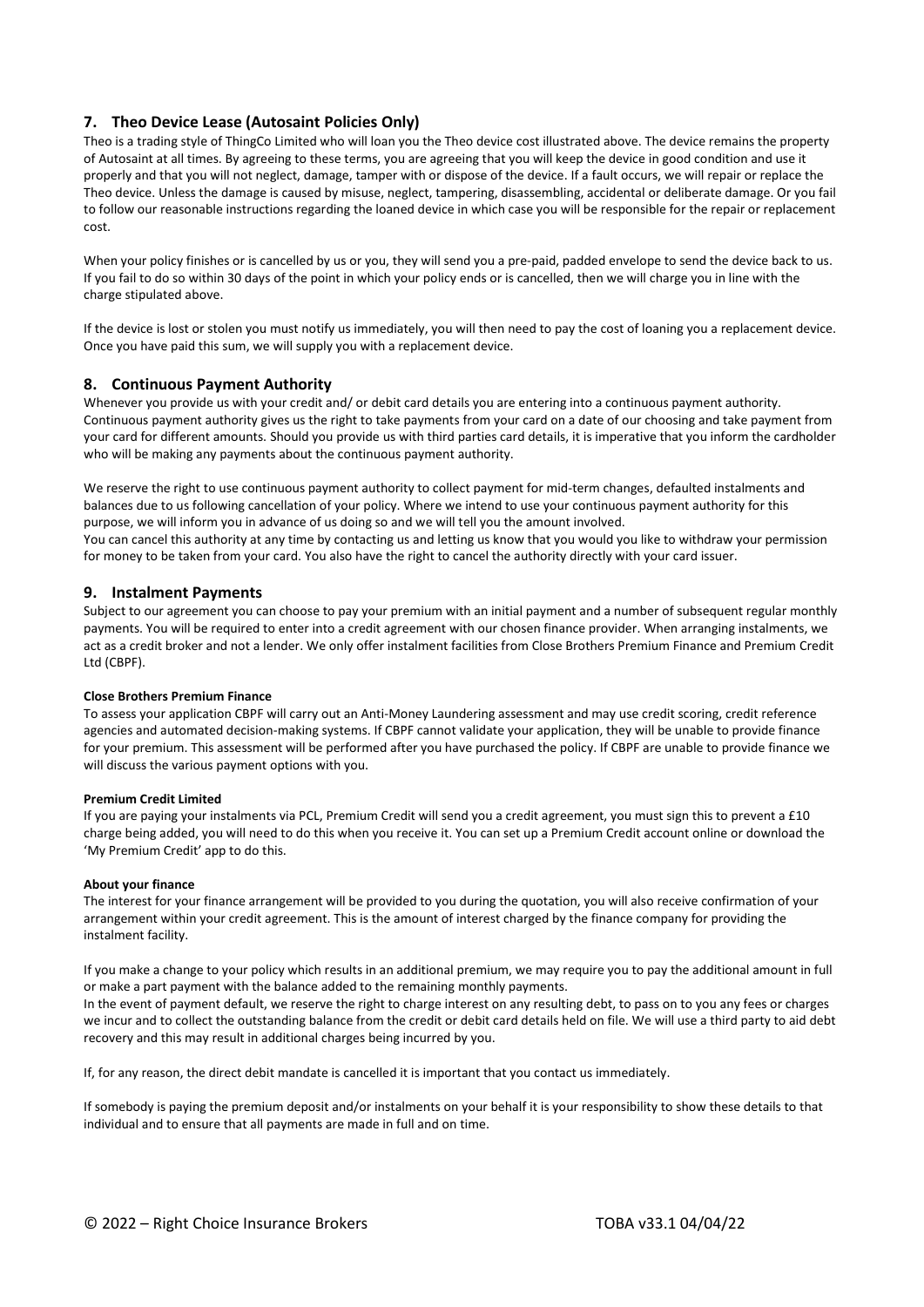Please note that in the event of a claim, the full premium becomes payable immediately. If the claim involves the loss of or damage to your vehicle being settled on a total loss basis any outstanding or overdue balance of your premium will be deducted from the claim settlement amount. If the claim settlement amount is insufficient to cover that balance you will be required to pay the difference immediately.

# **10. Validation of your policy**

If any non-disclosures or misrepresentations are identified, we and your insurer reserve the right to take the following action: declare the policy void, cancel the policy or continue the policy by amending the terms and/or premium.

If the policy is cancelled, we may be able to offer an alternative policy with a different insurer. We will write to you giving you 7 days' notice of the intended cancellation, and we invite you to contact us to discuss alternative options.

Where we can continue with the existing policy by amending the terms and/or premium the amendment will automatically be made. We will write to you and notify you of the revised changes that are being applied. This action is taken to ensure you remain insured.

- If you are paying by instalments the payments will be amended to reflect the revised offer, the finance provider will write to you before the next payment is due.
- If you have paid the premium in full, under the continuous payment authority terms the payment will automatically be debited from your card. We will give you 7 days' notice of our intended actions.

## **11. Cancellation of your Policy**

RCIB can cancel your policy and apply standard fees for the following reasons, but this is not limited to:

- Misrepresentation where you provide us with incomplete, incorrect, or untrue information.
- Documentation where you have failed to provide requested documentation, this could also result in additional fees or the premium being due.
- Failed instalment payments please see section on 'Instalment Payments'.

## **Cooling off period definition**

You have the right to cancel a policy at any time. If you cancel within 14 day cooling off period the cost will be reduced. The 14 day cooling off period starts when you purchase your policy or when you receive your policy documents, whichever is later.

For a renewed policy your 14 day cooling off period starts from the commencement date.

## **What you will be charged**

## • **Inside Cooling Off Period**

If the policy is cancelled before cover has commenced a refund of any monies paid to the insurer will be refunded, the refund will be subject to the deduction of a cancellation fee of £60.

If the policy has started, provided no claims have been made or there have been no incidents which may give rise to a claim in that period, the insurer will pay a pro-rata refund of premium minus their administration charge. We will deduct a cancellation fee of £60 plus any other applicable service charges that you have incurred during the course of your policy from any refund provided by your insurer. If your policy is being paid by instalments the cancellation of finance charge will also apply. Where we receive no commission from the insurer, the fee applied in lieu of commission, will be retained pro-rata. If the refund provided by the insurer is insufficient to cover our charges you will be required to pay the balance to us.

#### • **Outside Cooling Off Period**

If the policy is cancelled before cover has commenced a refund of any monies paid to the insurer will be refunded, the refund will be subject to the deduction of a cancellation fee of £60.

If the policy is cancelled after the cooling off period provided no claims have been made or there have been no incidents which may give rise to a claim in that period, the insurer may pay a pro-rata refund of premium minus their administration charge. Please refer to your insurer's policy document for the terms that apply to your policy as some insurers may use a short-period cancellation scale for calculating refunds (please refer to the below table for an example).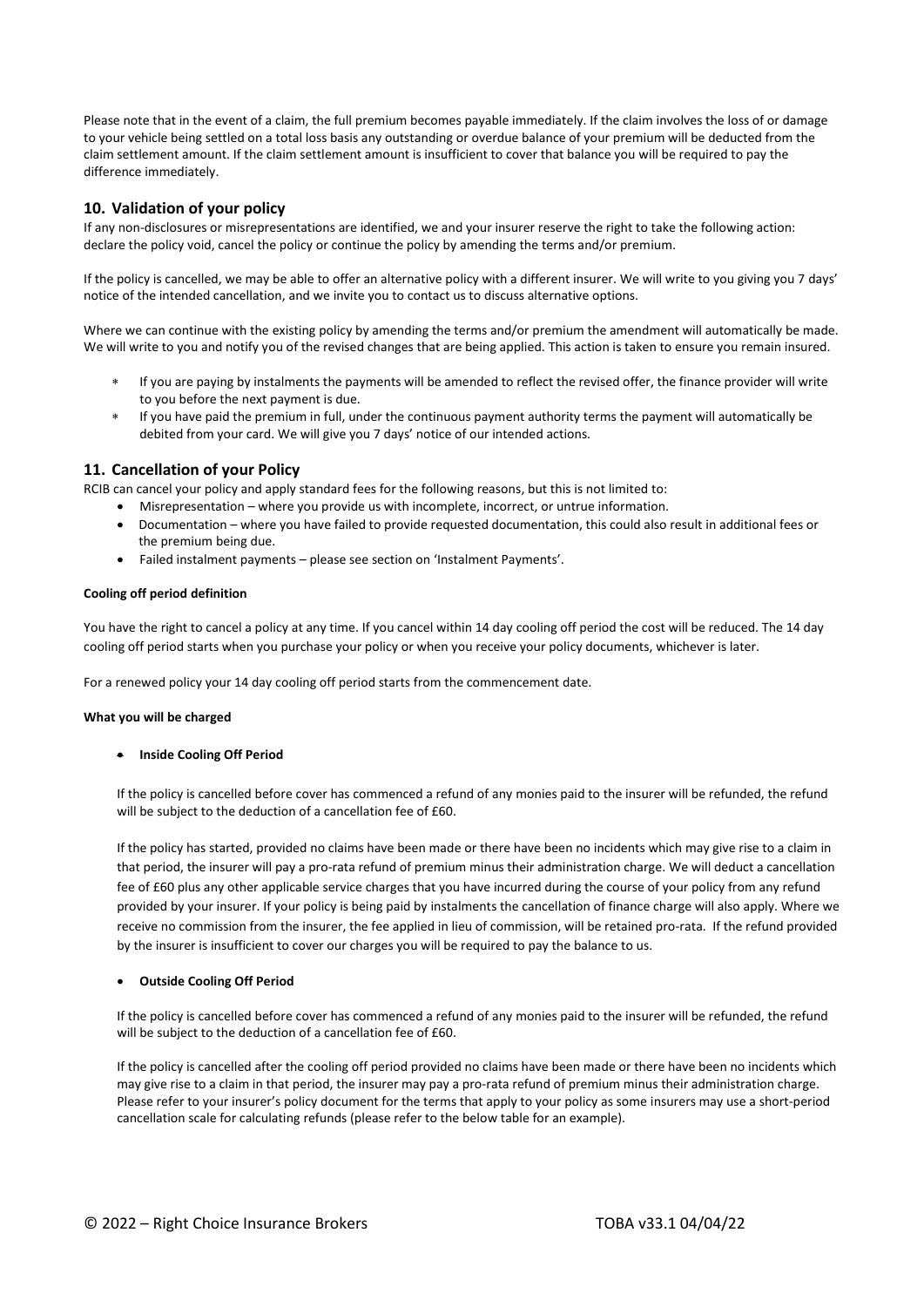| Period of          | One   | Two    | Three  | Four   | Five   | Six    | Seven  | Over seven   |
|--------------------|-------|--------|--------|--------|--------|--------|--------|--------------|
| cover up to        | month | months | months | months | months | months | months | months       |
| Premium<br>pavable | 30%   | 40%    | 50%    | 60%    | 70%    | 80%    | 90%    | Full premium |

We will deduct a cancellation fee of £60 plus any other applicable service charges that you have incurred during the course of your policy from any refund provided by your insurer. We will also retain 10% of any refund provided by your insurer in lieu of lost commission. If your policy is being paid by instalments the cancellation of finance charge will also apply. Where we receive no commission from the insurer, the fee applied in lieu of commission will be retained in full.

If the refund provided by the insurer is insufficient to cover our charges you will be required to pay the balance to us. After the cooling off period has expired, breakdown, excess reimbursement and other purchased add-on premiums are payable in full.

## • **Short Period Policies of 30 days or less**

There is no entitlement to a return of premium on these policies even if you cancel within the first 14 days.

## **Voidance of a policy**

No refund is given for deliberate or reckless misrepresentation, this is inclusive of any applicable fees and charges as detailed in section 5. This is to cover the costs of voiding the policy with the insurer, issuing documentation and/ or correspondence.

# **12. Recording of calls**

Telephone calls may be recorded for training, quality and compliance monitoring purposes.

# **13. Personal information**

We are committed to protecting your privacy and all personal information about our customers is treated as private and confidential.

We will only share your information with others where this is needed to service your policy or claim, with regulatory bodies for the purposes of monitoring and compliance or where we are required to provide this information by law.

If you wish to read our Privacy Notice which contains all information relating to how RCIB handle your personal data, you can find this on our website or you can request a copy by emailin[g dataprotection@rcib.co.uk](mailto:dataprotection@rcib.co.uk) or if you wish to exercise one of your rights under the Data Protection Act 2018, then you can also use the above email.

## **14. Identity and data searches**

We and the insurers we use may carry out searches to validate your identity and the accuracy of the information you have provided to us. To enable us to carry out these searches we will use the following services/ providers, however this is not limited to: Claims and Underwriting Exchange (CUE), Motor Insurance Anti-Fraud Theft Register (MIAFTR) and the DVLA database.

These databases hold details of incidents reported to insurers that have resulted in or may give rise to claims under policies for motor, household and other classes of insurance and enable us to validate the licence status and driving history of you and any other drivers. These checks are designed to help protect you, us and insurers from fraudulent activity and to enable us to carry out a complete assessment of any application you may make for insurance and premium financing.

## **15. If you have a complaint**

We have a real commitment to customer care, we aim to be a company that puts the customer first.

# **If at any time you are unhappy with any aspect of our service, please telephone us on 01708 336519 or email us at [help@rcib.co.uk.](mailto:help@rcib.co.uk)**

If we are unable to resolve your complaint by close of business on the third working day after receipt, an acknowledgement will be sent no later than 5 working days after receiving your complaint confirming who is dealing with the complaint and when we will expect to respond to you. Within 8 weeks of the date we receive a complaint we will provide you with our final decision.

At any time, you can request a copy of our complaints procedures. You can also find some additional information by visiting our website [https://www.rcib.co.uk/help/complaint-guide/.](https://www.rcib.co.uk/help/complaint-guide/) 

If you remain dissatisfied you can refer your case to the Financial Ombudsman Service, Exchange Tower, Harbour Exchange, London E14 9SR, telephone 0800 023 4567. Emai[l complaint.info@financial-ombudsman.org.uk.](mailto:complaint.info@financial-ombudsman.org.uk) Websit[e www.financial-ombudsman.org.uk](http://www.financial-ombudsman.org.uk/)